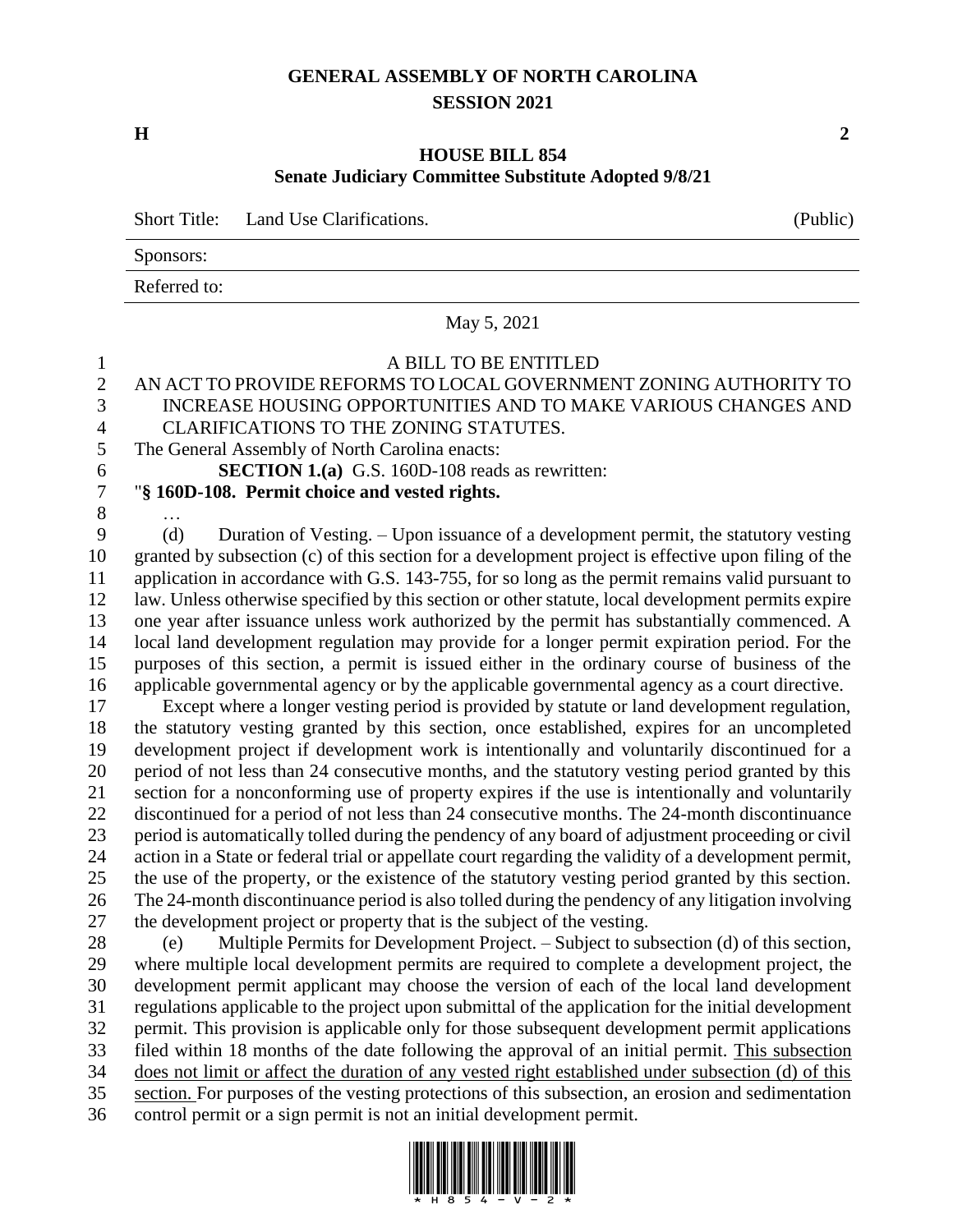|         |     | <b>General Assembly Of North Carolina</b>                                                              | <b>Session 2021</b> |
|---------|-----|--------------------------------------------------------------------------------------------------------|---------------------|
|         |     |                                                                                                        |                     |
| (j)     |     | $\overline{[Definitions. -] Definitions. -}$ As used in this section, the following definitions apply: |                     |
|         | (1) | Development. $-$ As defined in G.S. 143-755(e)(1).                                                     |                     |
|         | (2) | Development permit. $-$ As defined in G.S. 143-755(e)(2).                                              |                     |
|         | (3) | Land development regulation. $-$ As defined in G.S. 143-755(e)(3).                                     |                     |
|         | (4) | Multi-phased development. - A development containing 25 acres or more that                             |                     |
|         |     | is both of the following:                                                                              |                     |
|         |     | Submitted for development permit approval to occur in more than one<br>a.                              |                     |
|         |     | phase.                                                                                                 |                     |
|         |     | Subject to a master development plan with committed elements<br>$\mathbf b$ .                          |                     |
|         |     | showing the type and intensity of use of each phase."                                                  |                     |
|         |     | <b>SECTION 1.(b)</b> This section is effective when it becomes law, clarifies and restates             |                     |
|         |     | the intent of existing law, and applies to permit applications filed and appeals filed before, on,     |                     |
|         |     | and after the effective date.                                                                          |                     |
|         |     | <b>SECTION 2.(a)</b> G.S. 160D-706 reads as rewritten:                                                 |                     |
|         |     | "§ 160D-706. Zoning conflicts with other development standards.                                        |                     |
| (a)     |     | When-Unless otherwise prohibited by G.S. 160A-174(b), when regulations made                            |                     |
|         |     | under authority of this Article require a greater width or size of yards or courts, or require a lower |                     |
|         |     | height of a building or fewer number of stories, or require a greater percentage of a lot to be left   |                     |
|         |     | unoccupied, or impose other higher standards than are required in any other statute or local           |                     |
|         |     | ordinance or regulation, the regulations made under authority of this Article govern. When             |                     |
|         |     | Unless otherwise prohibited by G.S. $160A-174(b)$ , when the provisions of any other statute or        |                     |
|         |     | local ordinance or regulation require a greater width or size of yards or courts, or require a lower   |                     |
|         |     | height of a building or a fewer number of stories, or require a greater percentage of a lot to be      |                     |
|         |     | left unoccupied, or impose other higher standards than are required by the regulations made under      |                     |
|         |     | authority of this Article, the provisions of that statute or local ordinance or regulation govern.     |                     |
| (b)     |     | When adopting regulations under this Article, a local government may not use a                         |                     |
|         |     | definition of building, dwelling, dwelling unit, bedroom, or sleeping unit that is inconsistent with   |                     |
|         |     | any definition of those terms in another statute or in a rule adopted by a State agency, including     |                     |
|         |     | the State Building Code Council."                                                                      |                     |
|         |     | <b>SECTION 2.(b)</b> This section is effective when it becomes law, clarifies and restates             |                     |
|         |     | the intent of existing law, and applies to permit applications filed and appeals filed before, on,     |                     |
|         |     | and after the effective date.                                                                          |                     |
|         |     | <b>SECTION 3.(a)</b> G.S. 160D-406(k) reads as rewritten:                                              |                     |
| " $(k)$ |     | Judicial Review. – Every quasi-judicial decision shall be subject to review by the                     |                     |
|         |     | superior court by proceedings in the nature of certiorari pursuant to G.S. 160D-1402. Appeals          |                     |
|         |     | shall be filed within the times specified in G.S. 160D-1405(d). The governing board of the local       |                     |
|         |     | government that is a party to the judicial review of the quasi-judicial decision shall have the        |                     |
|         |     | authority to settle the litigation, subject to Article 33 of Chapter 143 of the General Statutes."     |                     |
|         |     | <b>SECTION 3.(b)</b> This section is effective when it becomes law and applies to permit               |                     |
|         |     | applications filed and appeals filed on and after the effective date.                                  |                     |
|         |     | SECTION 4. G.S. 160D-1402 reads as rewritten:                                                          |                     |
|         |     | "§ 160D-1402. Appeals in the nature of certiorari.                                                     |                     |
|         |     |                                                                                                        |                     |
| (i)     |     | Hearing on the Record. – The court shall hear and decide all issues raised by the                      |                     |
|         |     | petition by reviewing the record submitted in accordance with subsection (h) of this section. The      |                     |
|         |     | court shall allow the record to be supplemented with affidavits, testimony of witnesses, or            |                     |
|         |     | documentary or other evidence if, and to the extent that, the petition raises any of the following     |                     |
|         |     | issues, in which case the rules of discovery set forth in the North Carolina Rules of Civil            |                     |
|         |     | Procedure apply to the supplementation of the record of these issues:                                  |                     |
|         | (1) | Whether a petitioner or intervenor has standing.                                                       |                     |